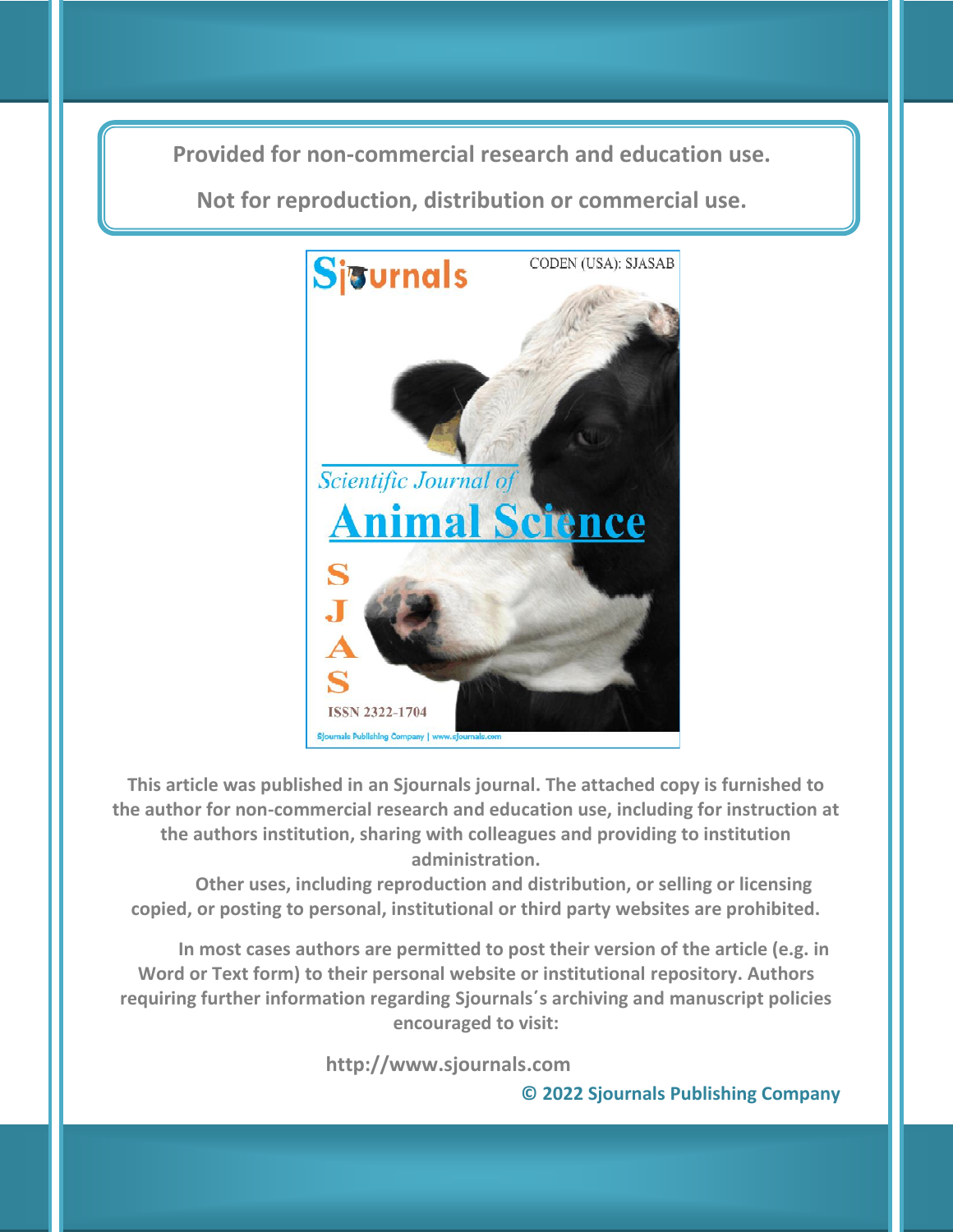

## **CODEN (USA): SJASAB**



Contents lists available at Sjournals

# Scientific Journal of **Animal Science**

Journal homepage: www.sjournals.com

## **Original article**

## **Study on the current status of feed ingredient production, supply and marketing in Ethiopia**

## **Demissie Negasha,\*, Tadesse Teshome<sup>a</sup> , Daniel Temesgen<sup>b</sup>**

*<sup>a</sup>Ethiopian Meat and Dairy Industry Development Institute, Bishoftu. <sup>b</sup>Ethiopian Society of Animal Production.*

\*Corresponding author: demisenegash@gmail.com

## ARTICLE INFO

## A B S T R A C T

*Article history,* Received 06 February 2022 Accepted 14 March 2022 Available online 20 March 2022 iThenticate screening 09 February 2022 English editing 12 March 2022 Quality control 19 March 2022

*Keywords,* Animal feed ingredients Oil crops Cereals Price

This study was conducted from March-July 2021 to assess status and dimension of feed ingredient production price and marketing constraints and to identify the major factors or reasons contributed to the development of these problems particularly for the past five years. Check list, informant discussions with relevant stakeholders were used to collect suitable data and information. This study was revealed that production and market supply of cereals and oil crops were non significantly (P>0.05) different from 2017-2020. Annual growth rate of production and market supply for soya bean, niger and linseed were very low in 2019/20 than the previous year. Niger and Sesame was produced and supplied to the market significantly (P<0.05) in large volume in comparison to other oil crops for the past aggregate five years followed by soya bean with the value of 285,749.3, 180,116.5; 250,123.7, 171,775.7 and 130,771.5, 77,803 tons respectively. The exported soya bean was 62.4, 37.6, and 1.5% higher than the soya bean brought to the market in the years of 2017, 2018 and 2019 respectively. The study shows that there were a gap between design capacity and performance of oil industries from 2016-2020 with the value of 522,997, 611,997, 638,197, 754,497 and 967,603.4 tons respectively. As the market supply of wheat was compared with the design capacity and current performance of all flour industries in the country, there was an average deficit of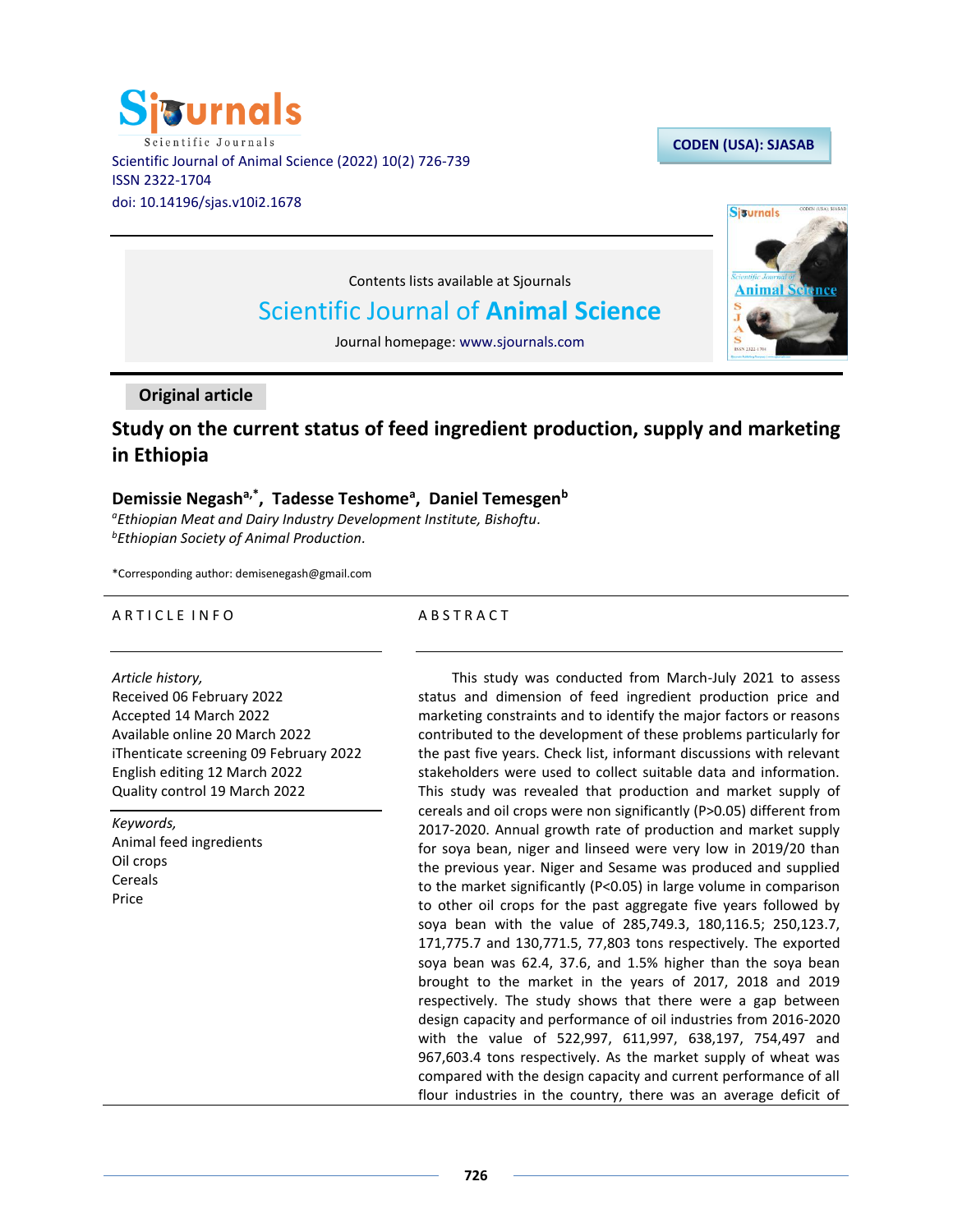1,500,000 tons of wheat from 2017-2020 with a minimum and maximum of 500,000 and 2,100,000 tons in 2016/17 and 2020/21 respectively. Generally, demands for feed ingredients by feed processing industries were increased from 120,897 to 574,734 tons between the study periods From this study, it is possible to conclude that scarcity of wheat and oil crops in the market, absence of maize for flour and feed industries and presence of illegal marketing in the value chain were some of the main factors for price increment of feed ingredient.

© 2022 Sjournals. All rights reserved.

#### **1. Introduction**

In developing economies, the livestock sector is evolving in response to rapidly increasing demand for livestock products due to the human population growth, higher prosperity and urbanization (Thornton, 2010). Animal feed and nutrition are the essential link in the livestock production chain that is between crop cultivation and animal protein production and processing. Surging demands and struggling supplies result in stressed surroundings in which animal feed operators and farmers need to balance their activities continuously, taking into account animal performance as well as customer, consumer and societal demands (Hartog and Sijtsma, 2012). Earlier study FAO (2009) indicated that producing the additional food needed to feed all people and livestock in 2050 will require a 9 percent expansion of arable land, a 14 percent increase in cropping intensity and a 77 percent increase in yields.

Ethiopia is a country with largest livestock population in Africa and with a huge livestock genetic diversity. However, due to various factors, the country is far beyond the utilization of these huge resources. In the second Growth and Transformation Plan (GTP) of 2015, Ethiopian government has identified livestock sector as a new source of economic growth. The rationale in using livestock sector as a growth driver emanates from the unexploited potential of the sector and a wide range of agro-industries to be created along the path of market led economy and commercialization. In order to achieve the GTP plan on livestock sectors, feed sub-sector is central for all livestock commodities and is a key pillar of livestock growth and transformation from various perspectives. From economic point of view, about 70 percent of the cost of animal production is feed and suggesting economic feasibility of animal agriculture is mainly a function of quantity and quality of nutrients and the science of feeding. Thus feed is a point of convergence and a critical commodity for which all livestock species compete and it is a major pillar towards ensuring economic, social and environmental goals of livestock production (Makkar, 2016).

Historically, the development of feed processing plants in Ethiopia dates back to the beginning of modern livestock husbandry in the early 1950's followed by establishment of feed processing enterprises during the socialist regime. As a follow up of the new economic policy since 1991, the feed processing enterprises operated by government were privatized and a number of feed processing plants of various capacities came into operation (Seyoum et al., 2018). Currently feed manufacturing industries are facing an ingredient supply and high price increment. This issue needs attention of policy makers, development agencies and the private sector concerned to draft short and long term intervention plans to minimize the effects on the general economy, consumers and private sector to survive in the face of this harsh marketing realities.

#### **1.1. Statement of the problem**

In the recent years supply and price situation of feed ingredients have shown a steady decrease but the dimension of this general trend was highly aggravated in the last one or two years probably due to current development related to the general inflation of food commodities in the country negatively affecting the feed and animal production sub-sector as well (Harinder, 2020). Commercial feed processors and modern poultry, dairy and beef farms which are seriously confronted by this supply and escalation of price are voicing their concern requesting the responsible government bodies to intervene to solve this issue through forming positive environment that encourages both private sectors involved in feed manufacturing and modern animal production. Hence, this study was initiated with the following objectives: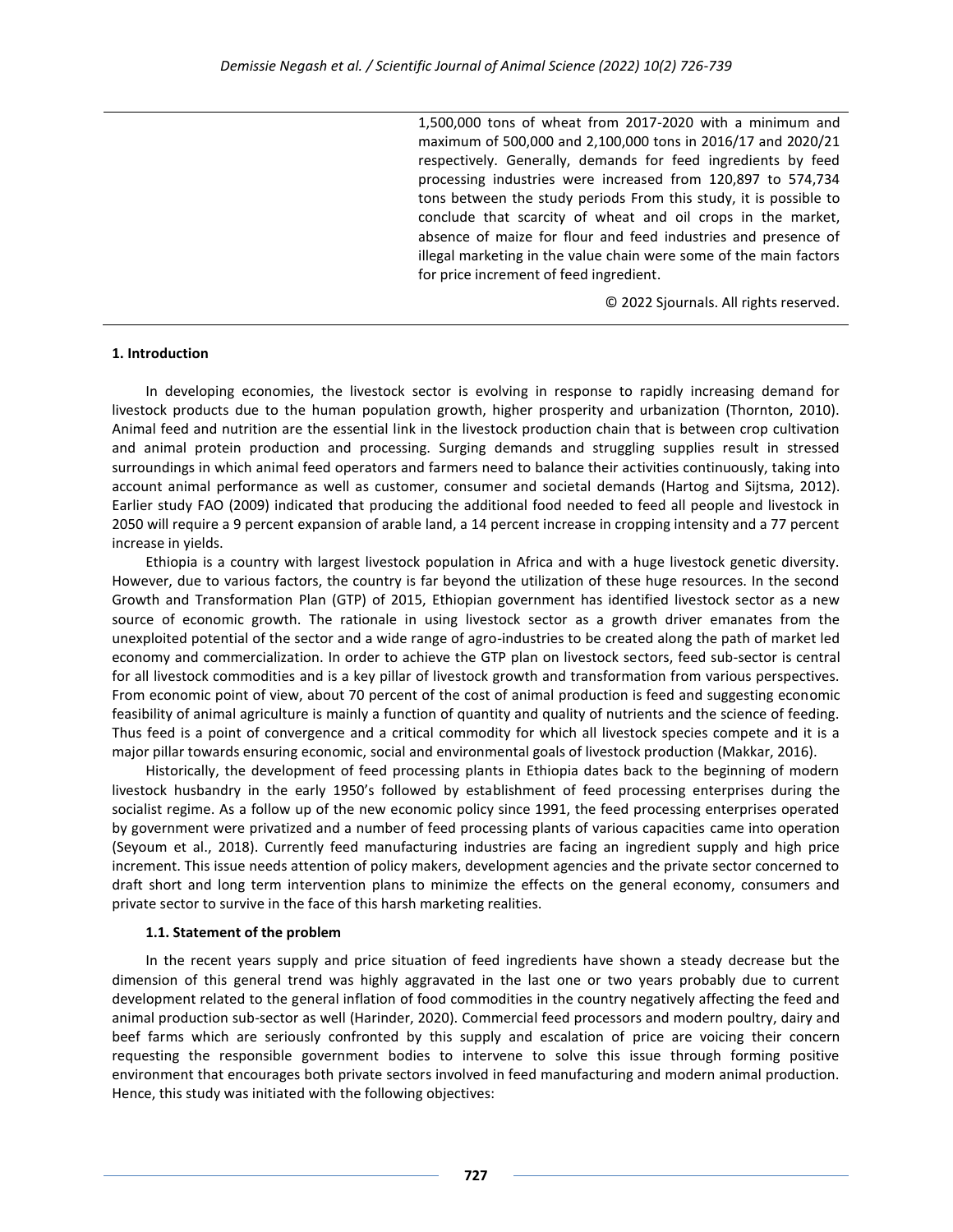## **1.2. General objectives**

Assessing the current feed ingredient supply, price and market related constraints. Specific objectives of the study are:

 $\triangleright$  Studying the current status and dimension of feed ingredient supply, price and marketing constraints

 $\triangleright$  Indicating the major factors or reasons contributed to the development of these problems particularly for the past five years

#### **2. Materials and methods**

The study was undertaken from March-July 2021 in selected areas of the country. In this study data were collected from different private and farmers Union ingredient suppliers, flour and oil industries, associations. Besides, data were collected from feed processors, livestock farms like poultry, dairy, beef and others. The methodology employed during the course of the study is indicated as follows:

 $\triangleright$  Basic information were collected by using check list

 $\triangleright$  Informant discussions were used to understand details of particular issues regarding key challenges and strategic directions of feed processing plants

 $\triangleright$  Desk review were made from print media including published and unpublished materials, websites and others

## **2.1. Data source**

Primary and secondary data were collected from feed processors, feed ingredient suppliers, poultry, dairy and beef farms, Government organizations, different associations, previous studies, different reports, prospective plans.

#### **2.2. Data type used for the study**

Data were collected on production, consumption, market supply, seed and others for wheat, maize and oil crops from production year of 2016/17-2020. Similarly, design capacity and current performance of oil and feed industries for the past five years were collected. Feed ingredient price data for the past five years were collected.

## **2.3. Statistical analysis**

A Generalized linear model (Proc GLM) procedure of SAS (SAS, 2008) was used for the analysis of cereals and oil crops production and utilization from 2016-2020. The effects of year and crop type were included in the model. Then the analyzed data were organized using descriptive and inferential statistics. When there was significant difference of dependant variables among independent variables mean comparison was undertaken using Tukeytest at P value of 95%. The model was:  $Y_{ijm} = \mu + T_i + K_j + e_{ijm}$ 

#### **3. Results and discussion**

## **3.1. Compound feed ingredient**

The main compound feed ingredients are maize, mineral, vitamin, oil seeds, lime stone, salt and flour industrial byproducts. The supplements can further segmented into Vitamins, Amino Acids, and other Supplements. Compound feed for dairy, beef, Poultry, and others farm animals. Agro-industrial by-products make the major inputs required by the feed processing plants. These include oilseeds and cereal ingredients supplied from oil and flour industries. The production performance of the feed processors varies depending upon the supply of these inputs.

## **3.2. Trend of production and market supply (sale) of oil seeds feed ingredients from 2016-2020**

Oil seed production, utilization and rate of production trend in the last five years are indicated in Table 1 and 2. In the base year (2016/17) of the study 81243.1 tons of soyabean was produced in the country and of these 48204.8 tons or 59% was brought to the market. In the same production year twenty two percent (22.34%) of the produced soyabean was consumed by primary producers and the rest were used for wage, animal feed, seed and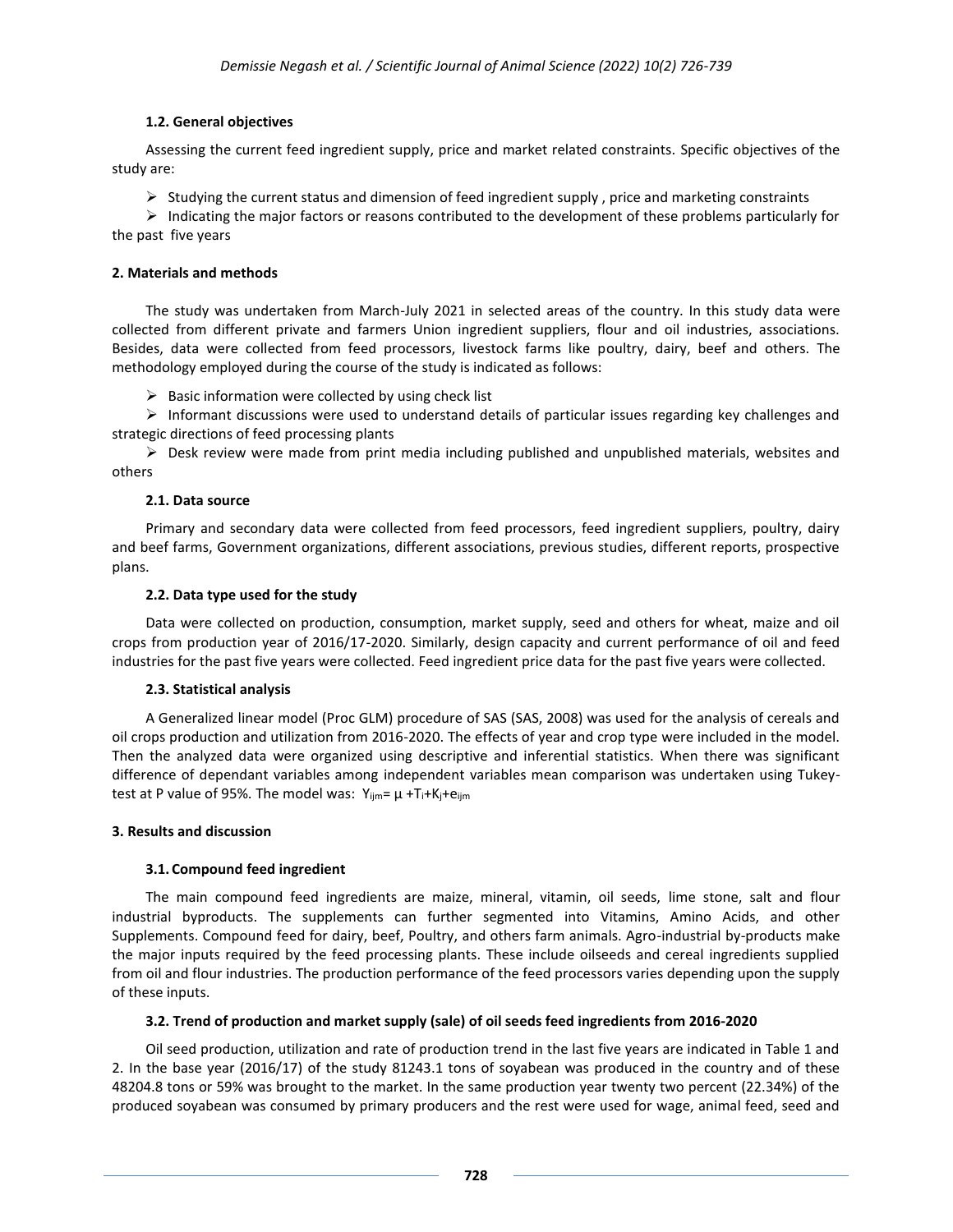others (CSA, 2018). Similarly, in the production year of 2016/17, 302462, 87912, 129636, 7954, 267867 and 43402 of noug, linseed, ground nut, sunflower, sesame and rapeseed were produced in Ethiopia. From the above produced oil seeds 64.86, 29.82, 58.34, 29.31, 69.02 and 35.97% respectively were brought to the market. From these oil seeds noug, sesame and groundnut were produced in higher amount in their order of importance whereas; large quantity of sesame, noug and soyabean were brought to the market in their order of importance. This shows that soyabean (which is the major feed ingredient from oil seeds in compound feed) ranked fifth in production but third in sell from all the seven oil seeds considered in this study. Majority of linseed and sunflower produced were consumed by the primary producers and only 1/3 of the productions were brought to the market in 2016/17 production year.

From all oil seeds, sunflower production were increased in 2017 by 20.40% from the previous year of 2016 and ranked first followed by Ground nut and Soyabean with production increment of 11.98 and 9.30% respectively. With regards to oil seed brought to the market, groundnut was increased by 14.17% and higher in 2017 than the previous year of 2016 and ranked first followed by soya bean and noug seed cake with 10.45 and 4.60% increment respectively. However, for the other oil seeds of rapeseed, linseed, sesame and sunflower were less supplied to the market in 2017 as compared to 2016 with annual rate of growth of -36, -15.40, -12.15 and - 10.89 respectively. In this result production of safflower and linseed were increase in 2017 as compared to 2016 but those produced Safflower and linseed were not brought to the market. This implies that the scarcity of oil seed in the market could affect oil production and as a result would reduce oil seed cakes which are used as oil feed ingredient to prepare compound feed for animal feed.

In 2017-2018 annual growth rate of soyabean was 68% and higher than the previous year and it ranked first followed by rape seed and linseed with 16.27 and 11.28% increment respectively. In the same year (2017/18) Sesame oil seed (mostly not demanded for animal feed in Ethiopia) was the lowest produced with -21.19% from the previous year of 2016/17. In 2018 more percentage of Soyabean (the major oil cake used for poultry feed and most of the feed industries produce poultry feed) was brought to the market with annual growth rate of 67.44% than 2017 and ranked first followed by linseed and rape seed with 24.45 and 16.37%. As compared to 2017 more amount of oil seeds were brought to the market in 2018. This implies that more oil seed were supplied to oil industries and as a result more oil feed ingredients were produced for compound feed production in 2018.

In 2019 the major oil seeds (soyabean, noug and linseed) that are used for animal feed as oil seed cakes were reduced in production from the previous year of 2018. The lowest annual growth rate of production and market supply from the previous year was exhibited by linseed, soyabean and noug seed with -18.80, -15.94 and -1.63% respectively. This implies that major oil seed that are used as oil feed ingredient for animal feeds were in short supply in 2019 as compared to the previous year. This reduction of production in major oil seeds may be a major cause for increment of animal feed and compound feed price in 2020. This study also evidenced the highest inflation rate on feed ingredients in 2020.

The major oil seed produced and brought to the market was sesame with annual growth rate of 30 and 38.03% respectively as compared to 2018. However, the increment of sesame in the market could not be benefited the animal feed sector because this oil seed cake is less utilized as oil seed feed ingredient for compound feed. In this regard, Ethiopian oil seed annual report (2020) described that the current domestic consumption and utilization is small as compared to production, and consumption is expected to rise in the future thanks to local and international demand.

This study indicated that average growth rate for both production and market supply for noug, rapeseed, safflower, and linseed seed were declined from the base year(2016/2017) to 2020/2021 (Table 2) and it implies that major oil seeds used for animal feed ingredient were in scarce supply for feed industries. The slow growth in the volume of production and lower market supply of oil seed directly contributes to shortage of raw material for oil processing industries and as a result may increase the competition between local oil processors and exporters.

In 2020 large quantity of soyabean was produced and brought to the market as compared to the study period of the previous years (Table 1). Similarly, the average growth rate of soyabean was very high between 2016 and 2020. The increment of soya bean for the last five years was supported by the study of Ethiopian oil seed annual report (2020) and stated that soyabean production has been rapidly increasing over the last two decades. Most of this growth in production was due to an expansion in the area planted, especially from commercial farms.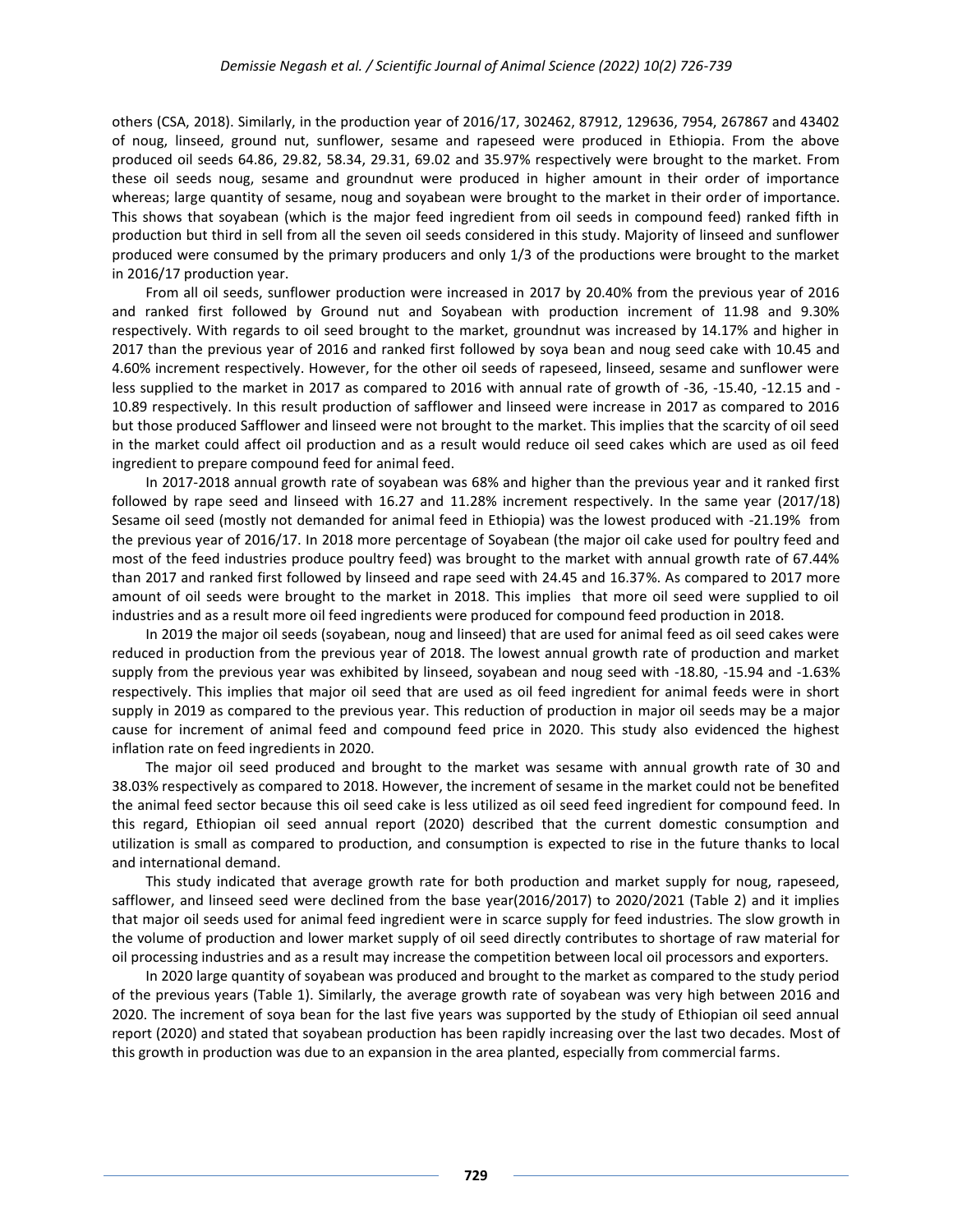| Oil seed production and utilization in Ethiopia (2016-2020) (tone). |      |         |         |         |         |         |         |             |
|---------------------------------------------------------------------|------|---------|---------|---------|---------|---------|---------|-------------|
| Oil type                                                            | Year | Prod    | Consu   | Sale    | Wage    | AnFe    | Other   | <b>Seed</b> |
| Soyabean                                                            | 2016 | 81243.1 | 18156   | 48204.8 | 1112.92 | 487.41  | 1015.44 | 12266.5     |
| Soyabean                                                            | 2017 | 88811.9 | 21641.3 | 53246.3 | 284.17  | 44.4015 | 1411.97 | 12183.8     |
| Soyabean                                                            | 2018 | 149470  | 34636.2 | 89157.4 | 1905.55 | 224.183 | 1987.75 | 21558.9     |
| Soyabean                                                            | 2019 | 125636  | 27611.9 | 74557.3 | 2801.39 | 314.058 | 1344.17 | 19006.8     |
| Soyabean                                                            | 2020 | 208697  | 45867.1 | 123849  | 4653.48 | 521.691 | 2232.84 | 31572.7     |
| Noug                                                                | 2016 | 302462  | 64508.7 | 196188  | 2298.48 | 30.2432 | 6562.77 | 32874.4     |
| Noug                                                                | 2017 | 323313  | 76600.4 | 205227  | 4332.82 | 55.231  | 3589.13 | 33563.2     |
| Noug                                                                | 2018 | 296486  | 70361.9 | 185735  | 3392.9  | 325.955 | 4548.56 | 32121.4     |
| Noug                                                                | 2019 | 291666  | 69409.6 | 180494  | 2770.55 | 320.801 | 5716.09 | 32955       |
| Noug                                                                | 2020 | 214819  | 51121.9 | 132938  | 2040.58 | 236.278 | 4210.04 | 24272.2     |
| Linseed                                                             | 2016 | 87912   | 48492.3 | 26224.1 | 439.56  | 26.3736 | 1643.95 | 11085.7     |
| Linseed                                                             | 2017 | 88210   | 53128.9 | 22184.8 | 564.544 | 43.121  | 1164.37 | 11167.4     |
| Linseed                                                             | 2018 | 98160.5 | 55111   | 27608.7 | 560.779 | 1546.98 | 1783.86 | 11549.1     |
| Linseed                                                             | 2019 | 79703   | 42852   | 25470.5 | 414.414 | 127.512 | 1888.77 | 8949.75     |
| Linseed                                                             | 2020 | 80464.7 | 43261.5 | 25713.9 | 418.375 | 128.731 | 1906.82 | 9035.28     |
| Groundnut                                                           | 2016 | 129636  | 30814.5 | 75642.6 | 1335.25 | 259.272 | 2255.67 | 19328.7     |
| Groundnut                                                           | 2017 | 145173  | 35683.5 | 86363.4 | 725.865 | 53.452  | 2250.18 | 20150       |
| Groundnut                                                           | 2018 | 144156  | 35309.5 | 85208.2 | 1102.3  | 158.5   | 2536    | 19841.3     |
| Groundnut                                                           | 2019 | 156548  | 38287.7 | 92009.5 | 1612.28 | 172.185 | 3083.68 | 21382.3     |
| Groundnut                                                           | 2020 | 205028  | 50098.3 | 120539  | 2112.21 | 225.576 | 4039.85 | 28012.4     |
| Sunflower                                                           | 2016 | 7954    | 4666.61 | 2331.32 | 23.0666 | 29.2618 | 178.965 | 754.039     |
| Sunflower                                                           | 2017 | 9577    | 6686.66 | 2077.25 | 1.9154  | 31.1423 | 159.936 | 651.236     |
| Sunflower                                                           | 2018 | 8054.27 | 5347.94 | 1905.24 | 1.6078  | 31.3521 | 159.172 | 608.954     |
| Sunflower                                                           | 2019 | 9378.62 | 6051.74 | 2269.28 | 1.9142  | 37.3269 | 219.176 | 799.179     |
| Sunflower                                                           | 2020 | 4287.37 | 2711.18 | 1102.39 | 0.85756 | 16.7224 | 98.1906 | 358.031     |
| Seasame                                                             | 2016 | 267867  | 51484   | 184882  | 2544.74 | 133.934 | 3160.83 | 25661.7     |
| Seasame                                                             | 2017 | 255903  | 65050.5 | 162422  | 2072.81 | 25.5903 | 3198.79 | 23133.6     |
| Seasame                                                             | 2018 | 201665  | 41059   | 136144  | 2873.73 | 30.2498 | 2309.06 | 19248.9     |
| Seasame                                                             | 2019 | 262654  | 40186.1 | 187929  | 5358.14 | 52.5308 | 2731.6  | 26396.7     |
| Seasame                                                             | 2020 | 262529  | 40094.8 | 187502  | 5345.98 | 524.115 | 2725.4  | 26336.8     |
| Rapeseed                                                            | 2016 | 43402   | 23554.3 | 15611.7 | 91.1442 | 8.6804  | 711.793 | 3424.42     |
| Rapeseed                                                            | 2017 | 32866   | 19637.4 | 9872.95 | 88.7382 | 16.433  | 430.545 | 2819.9      |
| Rapeseed                                                            | 2018 | 38216   | 22706   | 11489.6 | 80.2536 | 22.9296 | 617.188 | 3299.95     |
| Rapeseed                                                            | 2019 | 42046   | 24840.8 | 12651.6 | 63.069  | 29.4322 | 807.283 | 3653.8      |
| Rapeseed                                                            | 2020 | 12575.8 | 7429.78 | 3784.06 | 18.8637 | 8.80305 | 241.455 | 1092.84     |
| Source: CSA                                                         |      |         |         |         |         |         |         |             |

| Table 1                                                             |
|---------------------------------------------------------------------|
| Oil seed production and utilization in Ethiopia (2016-2020) (tone). |

**Table 2**

Growth rate of production and sale of oil seeds from 2016/17-2020/21.

|           | . .          |             |            |             |              |               |              |              |            |          |
|-----------|--------------|-------------|------------|-------------|--------------|---------------|--------------|--------------|------------|----------|
|           |              | Annual      | Annual     | Annual      | Annual       | Annual        | Annual       | Annual       |            | Five     |
|           | Annual       | growth Rate | growth     | growth rate | growth       | growth rate   | growth       | growth rate  |            | years    |
|           | growth rate  | of market   | rate       | of market   | rate         | of market     | rate prod    | of market    | Five years | growth   |
|           | $prod(\% )$  | supply (%)  | $prod(\%)$ | supply (%)  | $prod(\% )$  | supply $(\%)$ | $(\%)$       | supply (%)   | growth     | rate of  |
|           | $(2016/17 -$ | (2016/17-   | (2017/18-  | (2017/18-   | $(2018/19 -$ | $(2018/19 -$  | $(2019/20 -$ | $(2019/20 -$ | rate of    | market   |
| Oil seed  | 2017/18      | 2018/19     | 2018/19    | 2018/19     | 2019/20)     | 2019/20)      | 2020/21      | 2020/21      | production | supply   |
| Soyabean  | 9.32         | 10.45       | 68.30      | 67.44       | $-15.94$     | $-16.37$      | 66.11        | 66.11        | 156.80     | 156.9    |
| Noug      | 6.90         | 4.60        | $-8.30$    | $-9.50$     | $-1.63$      | $-2.82$       | $-26.34$     | $-26.35$     | $-28.90$   | $-32.23$ |
| Linseed   | 0.34         | $-15.40$    | 11.28      | 24.45       | $-18.80$     | $-7.74$       | 0.95         | 0.95         | $-8.47$    | $-1.94$  |
| Groundnut | 11.98        | 14.17       | $-0.70$    | $-1.34$     | 8.60         | 7.98          | 30.96        | 31.00        | 58.15      | 59.35    |
| Sunflower | 20.40        | $-10.89$    | $-15.90$   | $-8.28$     | 16.44        | 19.10         | $-54.28$     | $-51.42$     | $-46.10$   | $-52.71$ |
| Seasame   | -4.46        | $-12.15$    | $-21.19$   | $-16.18$    | 30.24        | 38.03         | $-0.05$      | $-0.23$      | $-2.00$    | 1.42     |
| Rapeseed  | $-24.27$     | $-36.76$    | 16.27      | 16.37       | 10.02        | 10.11         | $-70.09$     | $-70.09$     | $-71.02$   | $-75.76$ |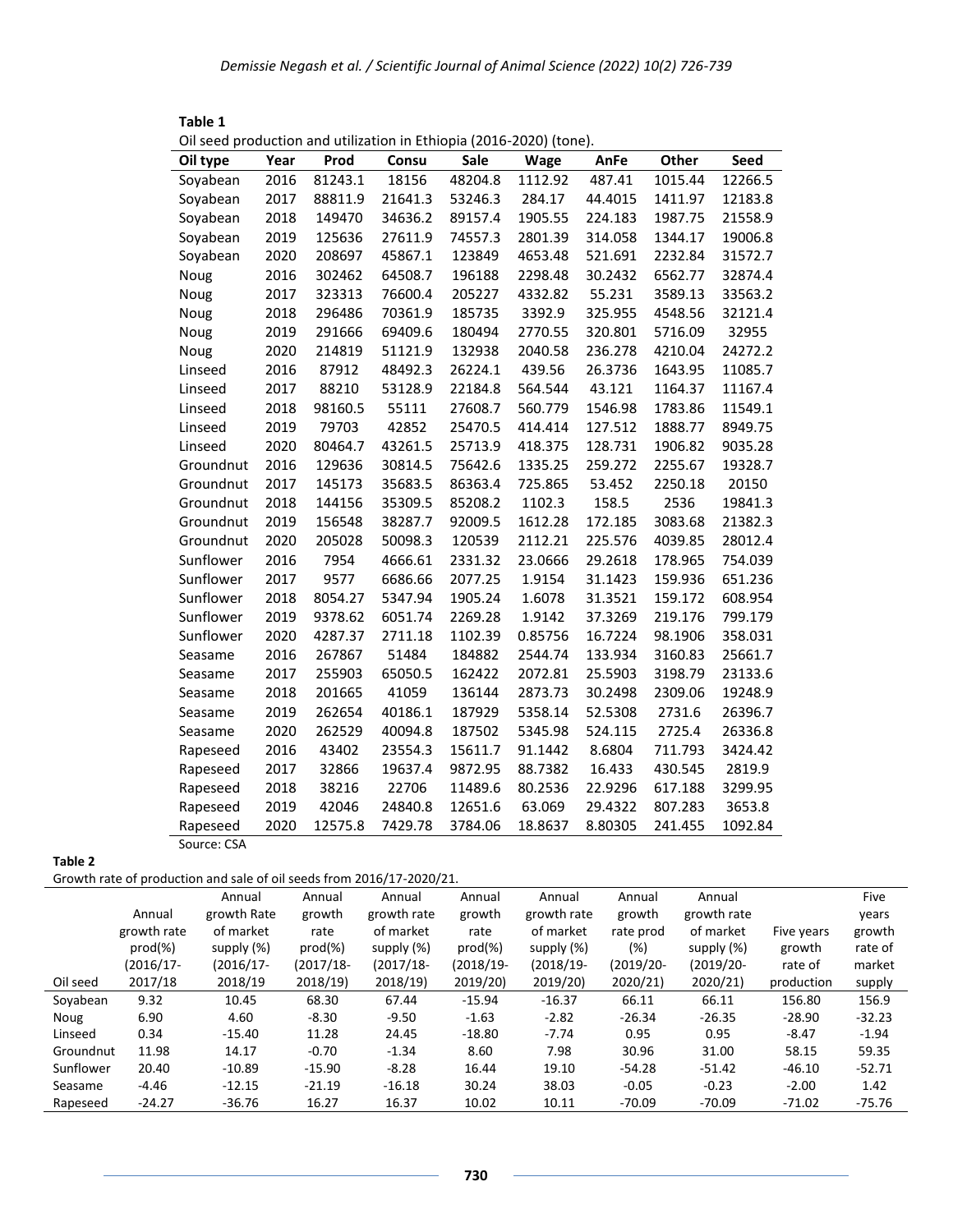#### **3.3. Mean comparison of oil crops production and utilization in the study periods**

Production and market supply of all oil seeds were not significantly different in the study periods of 2016- 2020 (Table 3). This indicates that there was no significant production increment and market supply for all oil crops in the study periods. However, there was significant difference on production and market supply among oil crops within the five years and large quantity of niger and sesame were produced and supplied to the market followed by ground nut and Soya bean. The lowest production and market supply was observed on sunflower and rapeseed. The higher attention given for sesame, niger, groundnut and soyabean on production and supplied to the market by the farmers could be due to the high demand from the local and foreign market. This implies that, in order to improve supply of oil crops for oil industries, animal feed industries and export, investment and stakeholders should give priority for the production of sesame, niger, groundnut and soyabean than the other oil crops. In support of this the study Ethiopian oil seed annual report (2020) indicated that post expects production of soybeans and Niger seed to increase to meet the growing demand for cooking oil and livestock feed, most notably soybean meal for poultry production.

#### **Table 3**

| Least square mean and mean comparison of oil production and utilization in the study period. |                                                                    |                        |                                                                                  |                      |             |            |  |  |  |  |  |
|----------------------------------------------------------------------------------------------|--------------------------------------------------------------------|------------------------|----------------------------------------------------------------------------------|----------------------|-------------|------------|--|--|--|--|--|
|                                                                                              | Mean comparison for oil crops production and utilization among the |                        |                                                                                  |                      |             |            |  |  |  |  |  |
|                                                                                              | study periods                                                      |                        |                                                                                  |                      |             |            |  |  |  |  |  |
|                                                                                              | <b>Variables</b>                                                   |                        |                                                                                  |                      |             |            |  |  |  |  |  |
| Oil crops                                                                                    | Years                                                              | Production             | Consumption                                                                      | <b>Market supply</b> | <b>Wage</b> | Seed       |  |  |  |  |  |
|                                                                                              | 2016                                                               | 131496.62 <sup>a</sup> | 34525.20 <sup>a</sup>                                                            | 78440.58a            | 1120.737a   | 15056.48a  |  |  |  |  |  |
|                                                                                              | 2017                                                               | 134836.22 <sup>a</sup> | 39775.53 <sup>a</sup>                                                            | 77341.91a            | 1152.981a   | 14809.87a  |  |  |  |  |  |
|                                                                                              | 2018                                                               | 133743.92 <sup>a</sup> | 37790.22 <sup>a</sup>                                                            | 76749.78a            | 1416.730a   | 15461.22a  |  |  |  |  |  |
|                                                                                              | 2019                                                               | 138232.99 <sup>a</sup> | 35605.69 <sup>a</sup>                                                            | 82197.32a            | 1860.251a   | 16163.35a  |  |  |  |  |  |
|                                                                                              | 2020                                                               | 141200.20 <sup>a</sup> | 34369.22 <sup>a</sup>                                                            | 85061.40 a           | 2084.334a   | 17240.03a  |  |  |  |  |  |
|                                                                                              |                                                                    | <b>NS</b>              | <b>NS</b>                                                                        | NS.                  | NS.         | NS.        |  |  |  |  |  |
|                                                                                              |                                                                    |                        | Mean comparison for average cereals production and utilization in the five years |                      |             |            |  |  |  |  |  |
| Soyabean                                                                                     | 2016-20                                                            | 130771.55bc            | 29582.50cd                                                                       | 77803.03b            | 2151.50abc  | 19317.72b  |  |  |  |  |  |
| Niger                                                                                        | 2016-20                                                            | 285749.28a             | 66400.51a                                                                        | 180116.50a           | 2967.06ab   | 31157.22a  |  |  |  |  |  |
| Linseed                                                                                      | 2016-20                                                            | 86890.02cd             | 48569.13b                                                                        | 25440.42c            | 479.53cd    | 10357.45c  |  |  |  |  |  |
| Groundnut                                                                                    | 2016-20                                                            | 156108.02b             | 38038.69bc                                                                       | 91952.62b            | 1377.57bcd  | 21742.94b  |  |  |  |  |  |
| Sunflower                                                                                    | 2016-20                                                            | 7850.25e               | 5092.82e                                                                         | 1937.09c             | 5.87d       | 634.28d    |  |  |  |  |  |
| Seasame                                                                                      | 2016-20                                                            | 250123.66a             | 47574.89b                                                                        | 171775.73a           | 3639.07a    | 24155.54ab |  |  |  |  |  |
| Rapeseed                                                                                     | 2016-20                                                            | 33821.15de             | 19633.65de                                                                       | 10681.99c            | 68.41d      | 2858.18cd  |  |  |  |  |  |

#### **3.3.1. Soya bean production and utilization**

High Soybean production and market supply in the study periods had responded to growing local demand for cooking oil, soy-based foods, and livestock feed. Future production is expected to continue its upward climb to respond to rising demand. Soybean production has been rapidly increasing over the last 5 years (Table 4 and Figure 1). Most of this growth in production was due to an expansion in the area planted (Ethiopian Annual Oilseeds Report 2021). National research extension supports, improved local varieties, and better yields contributed to the production increment (Ethiopian Annual Oilseeds Report 2021). However, from soyabean produced by the primary producers on average only 59% was brought to the market in the study periods. The remaining 41% were used for consumption; preserved as seed for next year farming, pay for wage, used as animal feed and others (CSA, 2020). It is important to recognize that producers may bring additional soyabean to the market from their consumption when they were in need of money.

Soybeans contribute nearly about 15.4 percent (Table1) to the country's total oilseed production. Soybean demand is expected to continue its rising as consumers demand more soy-based edible oil and as the poultry sector demands more soybean meal. Expansion of integrated ago-processing industrial parks and the launch of new edible oil manufacturing plants will also expand soybean demand. In addition to oil, soybeans are used to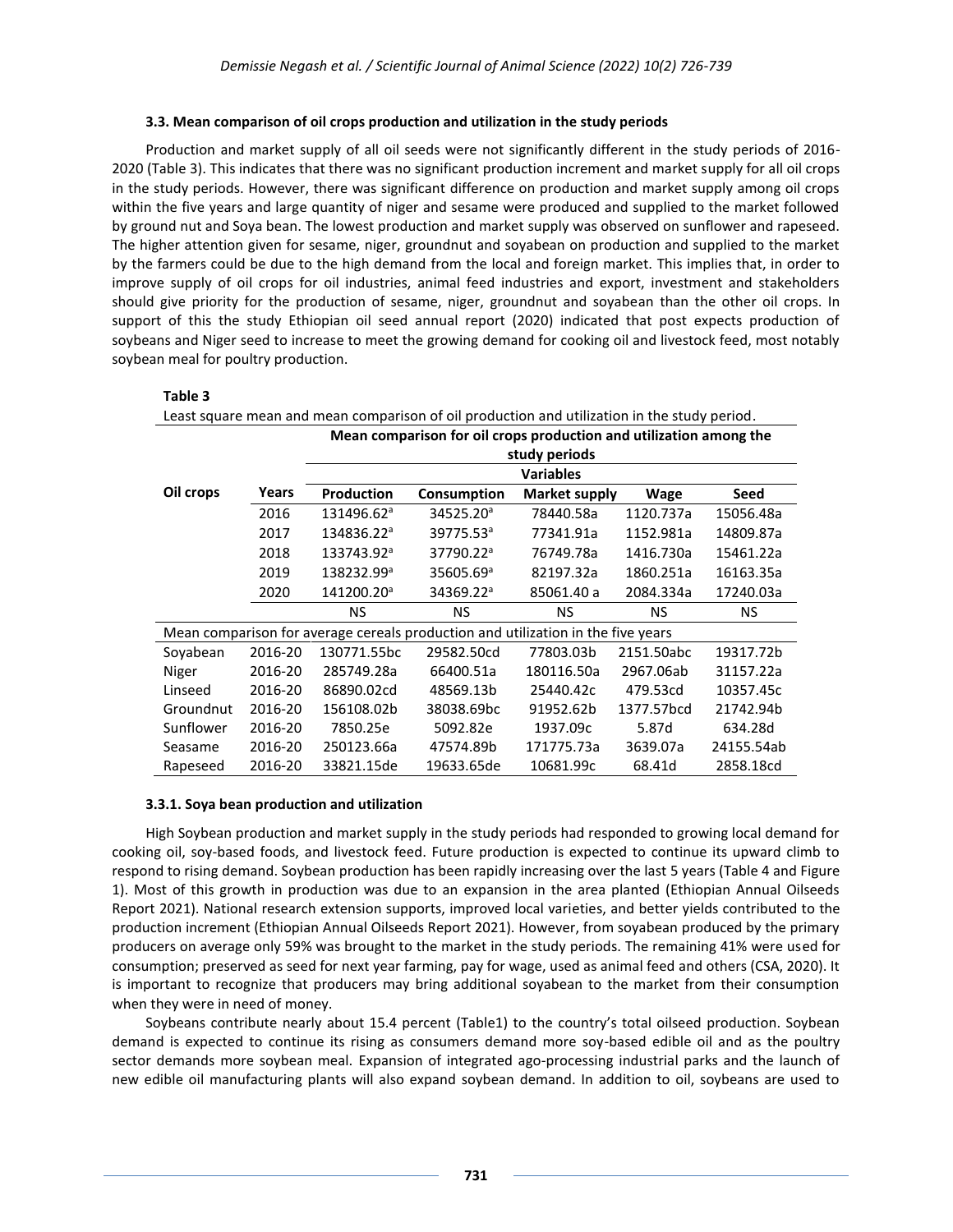make a variety of local foods, as well as corn-soy blend. Besides, the big feed industries in Ethiopia are mainly producing poultry feed in which soya bean and maize are the major ingredients.



**Fig. 1.** Soya bean production, export volume and value.



**Fig. 2.** Soya bean market sale, export volume and value.

| Table 4                                                             |                         |                          |              |                         |  |  |  |  |
|---------------------------------------------------------------------|-------------------------|--------------------------|--------------|-------------------------|--|--|--|--|
| Soya bean seed production, market sale and export volume and value. |                         |                          |              |                         |  |  |  |  |
| Year                                                                | <b>Production (Ton)</b> | <b>Market Sale (ton)</b> | Export (ton) | Value from export (USD) |  |  |  |  |
| 2016/17                                                             | 81,235                  | 48204.8 (59.33%)         | 41,234       | 17,750                  |  |  |  |  |
| 2017/18                                                             | 88,803                  | 53246.3(58.96%)          | 86,468       | 41.477                  |  |  |  |  |
| 2018/19                                                             | 149,455                 | 89157.4(59.65%)          | 122,642      | 61,101                  |  |  |  |  |
| 2019/20                                                             | 125,623                 | 74557.3(59.35%)          | 75,670       | 44.881                  |  |  |  |  |
| 2020/21                                                             | 208676                  | 123849(59.34%)           | 86,000       | 50,551                  |  |  |  |  |

Sources: Trade Data Monitor and FAS Addis Ababa 2020/21, (CSA, 2016-20).

#### **3.3.2. Market supply and export trend of Soyabean**

Soya bean production was in an increasing trend (except 2019 which was decrease by -15% from the previous year) and from the produced soyabean on average only 59% were brought to the market for the past five years. However, from the soyabean brought to the market 85% of them were exported in 2016/17. Similarly, the exported soyabean was 62.4, 37.6, and 1.5% higher than the soyabean brought to the market in the years of 2017,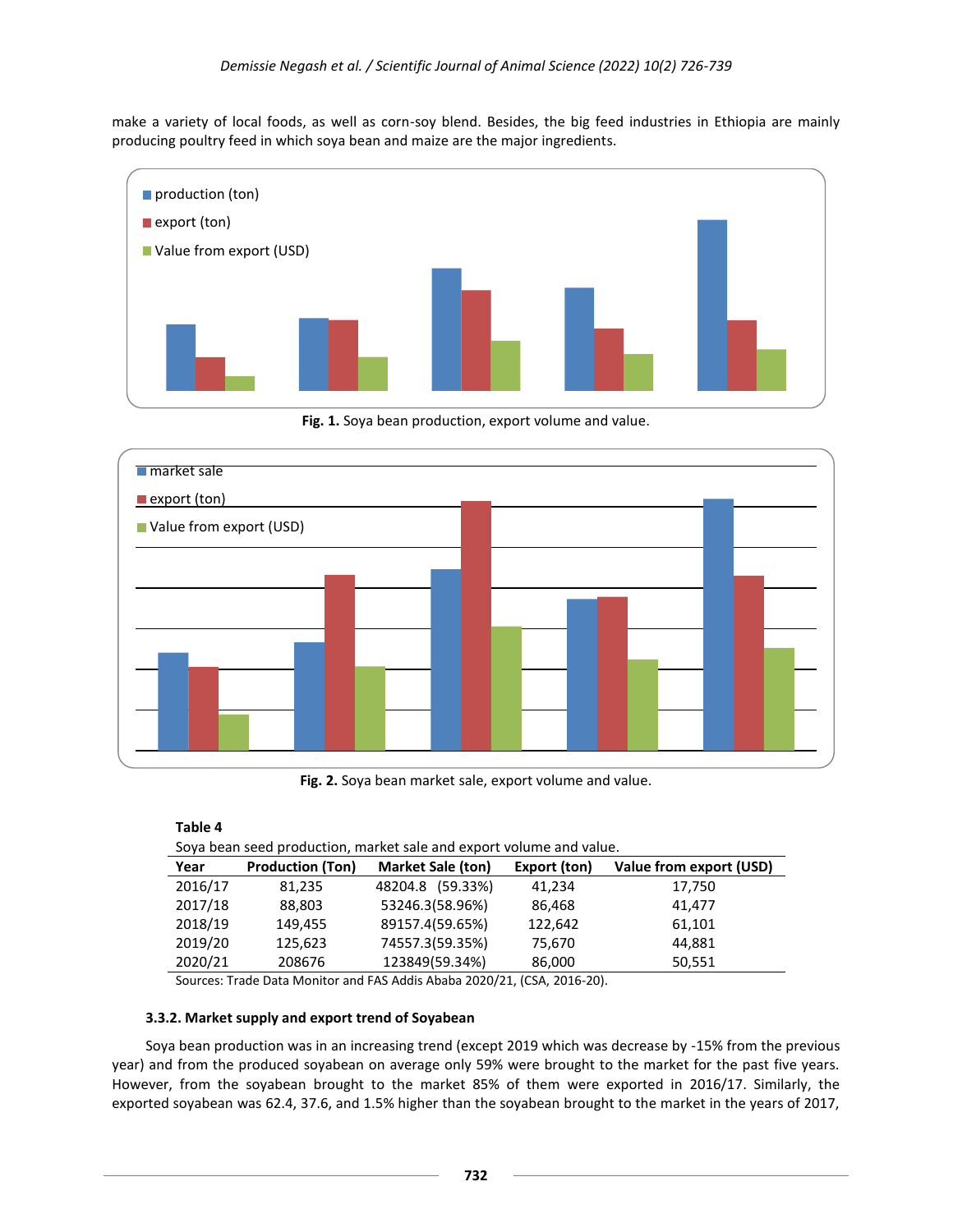2018 and 2019 respectively (Table 5 and Figure 2). Only in 2020/21 69% of soyabean brought to the market was exported. This result shows that the exported soya beans were largely beyond its market supply in each year except 2016/17 and 2020/21 and it implies the scarcity of this seed for local oil and feed industries. The difference of market supply and export could be brought from the farmers kept for consumption and others. The deficit of market supply to export could bring its scarcity in the local market and the lower supply than demand would result for increasing of its price.

As this study indicated most of the oil seeds productions were lower in Ethiopia and the same is true for global oil seed production and explained by Food outlook (2020) as falling short of the record-high output recorded in 2018/19, global oilseed production in 2019/20 is estimated at 584.3 million tones. The drop primarily reflects reduced yields as well as smaller harvested areas in several key producing countries following unfavorable weather conditions.

Exports are projected to grow but could face scarcity in the local market, which has witnessed a rising demand for soya beans. Due to a rise in demand, local prices are expected to continue an ascending owing to strong demand for the beans in domestic and overseas markets. The livestock industry is sensitive to changes in price of raw materials to compound feeds. With short market supply and competing export markets for soya bean affect the growth of animal feed industry negatively in short term. It is thus important to improve production, market supply and price competitiveness of raw materials produced. There is comparative advantage in production of oil seeds and processing as its use as by-products for production of animal feeds in long term. The high cost of oil-seed cakes and other ingredients would affect quality and quantity of production of animal feeds which has wider implication on the quality of animal source foods and public health.

#### **3.3.3. Sesame Seed market supply and export trend**

Sesame seed production was declined over the previous 3 years from 2016, 17, 18 (Figure 3) and its export was higher than market supply in the study periods (Table 5). Even though, Ethiopia is one of the major global producers and exporters of sesame seed, the country faces increasing challenges related to both supply and demand side constraints. Some of the major supply side constraints are diminishing productivity levels, pests and diseases, and poor access to modern technology. On the demand side, defiantly higher domestic price, easy entry of un experienced traders and market distortion, and contractual non-performance of export sales are the major constraints. Other demand side constraints include international price instability, extremely concentrated export market, and strong competition in the international market. These constraints are posing serious treats to Ethiopia's sesame seed growth potential (Ethiopia Oilseeds Report Annual, 2020). In addition, domestic demand for sesame for local food processing industry is growing due to new edible oil industrial facilities are opening and this in turn amplify scarcity and price instable or increment.



**Fig. 3.** Sesame seed production, export volume and value in USD.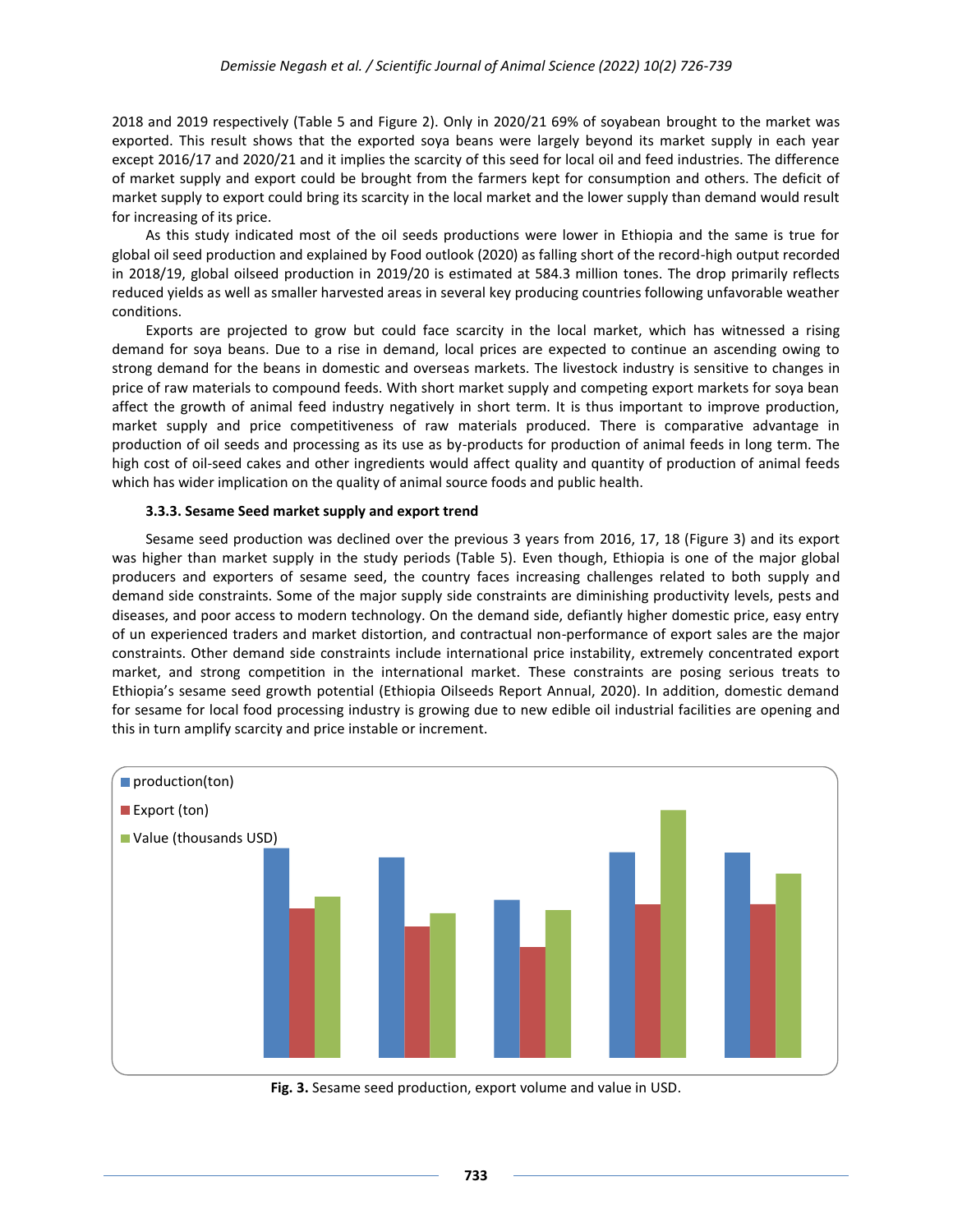

**Fig. 4.** Sesame seed production, market supply, export volume and value in USD.

| Sesame seed production, export volume and value. |                         |                             |              |                       |  |  |  |  |
|--------------------------------------------------|-------------------------|-----------------------------|--------------|-----------------------|--|--|--|--|
| Year                                             | <b>Production (ton)</b> | <b>Market supply (Sale)</b> | Export (ton) | Value (thousands USD) |  |  |  |  |
| 2016/17                                          | 267,867                 | 184,882                     | 190,721      | 205883                |  |  |  |  |
| 2017/18                                          | 255,903                 | 162,422                     | 167,719      | 184879                |  |  |  |  |
| 2018/19                                          | 201,665                 | 136,144                     | 141357       | 188669                |  |  |  |  |
| 2019/20                                          | 262,654                 | 187,929                     | 196071       | 316399                |  |  |  |  |
| 2020/21                                          | 262058                  | 187,502                     | 196098       | 235168                |  |  |  |  |

Sources: Trade Data Monitor and FAS Addis Ababa and MOA 2020

**Table 5**

**Table 6**

Generally, the expansion of local edible oil industries and livestock feed industries in the country is anticipated to stimulate the rapidly growing local demand for oils seeds as well as its byproducts. When the new large-scale oil factories are to be operational in a few years, the country are likely to increase production of oilseeds locally to meet the demand in the long-term. In the short-term, however, low local production and market supply of oilseeds cannot meet local raw materials demand. As indicated in Appendix 1 Table 6, both the designed capacity and current performance of oil industries were grown in absolute terms in the last five years (2016/17- 2020/21). However, huge gap has been observed between the design and current performance (Table 6). In 2020/21 edible oil industries had a design capacity of 1.75 million ton with current performance of 786,736 ton and this revealed a gap of 967,603 tons per annum which was the highest from the previous four years (Table 6 and Annex1). From feed perspective the shortage of raw material production has direct effect on the feed ingredient supply from edible oil industries.

| Table 6                                                         |         |         |         |         |              |  |  |  |  |
|-----------------------------------------------------------------|---------|---------|---------|---------|--------------|--|--|--|--|
| Gap in design and current performance of oil industries (tone). |         |         |         |         |              |  |  |  |  |
| Year                                                            | 2016/17 | 2017/18 | 2018/19 | 2019/20 | 2020/21(Gap) |  |  |  |  |
| Niger seed                                                      | 120,000 | 150,000 | 172,200 | 210,000 | 240,000.00   |  |  |  |  |
| Ground nut                                                      | 45,000  | 55,000  | 70,000  | 75,000  | 100,000.00   |  |  |  |  |
| Linseed seed                                                    | 80,000  | 95,000  | 75,000  | 100,000 | 155,000.00   |  |  |  |  |
| Sunflower                                                       | 150,000 | 175,000 | 175,000 | 210,000 | 230,000.00   |  |  |  |  |
| Sova bean                                                       | 127,997 | 136,997 | 145,997 | 159,497 | 242,603.40   |  |  |  |  |
| Total                                                           | 522,997 | 611997  | 638197  | 754497  | 967603.4     |  |  |  |  |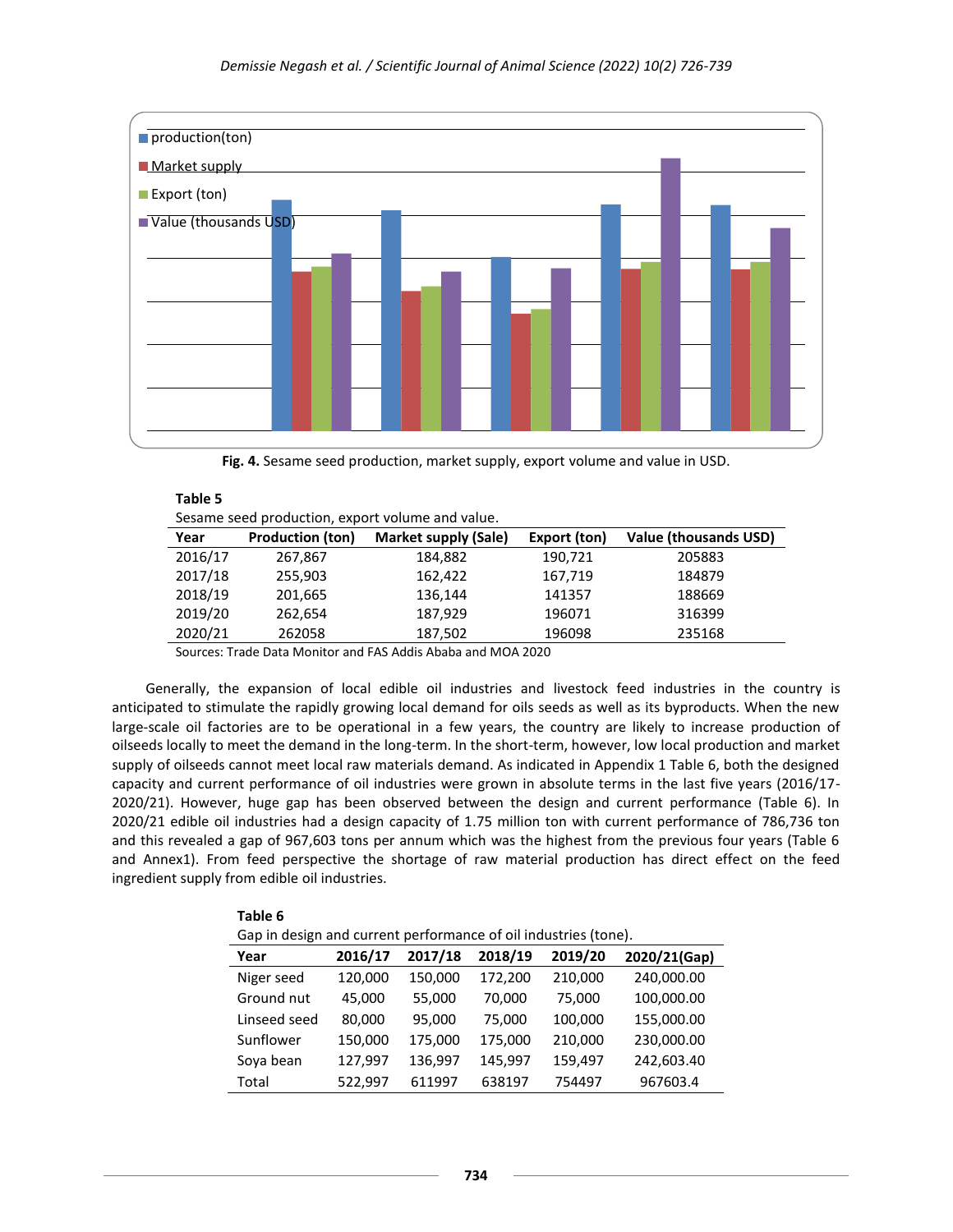#### **3.4. Trend of cereal crop production and market supply from 2016-2020**

#### **3.4.1. Maize production and utilization**

Trends of cereal production and utilization from 2016-2020 is indicated in Table 7. As observed in the data maize production was increased from around 7.8 million tons in 2016/17 to 10.2 million tons in 2020/21. Maize consumption was increased from 5.8 million ton in 2016/17 in to 7.6 million ton in 2020(CSA, 2021). The data indicate that from the produced maize in each year on average 74-75% were consumed. The study OECD-FAO (2016) indicated that maize consumption in 2021/22 is projected at 8.65 million metric tons due to growing demand for food and feed.

In the study periods the lowest annual growth rate of maize supplied to the market was observed in 2019 followed by 2017 with 5.4 and 6.9% respectively (Table 8) whereas, the highest was in 2020 with 32.4%. As observed in Table 5, large volume of maize was supplied to the market each year which was beyond the designed capacity of flour industries. However, due to absence of maize for the industries, those flour industries were performed 30% (Table) of their capacity on average for the last five years. The absence of maize for the industries may be due to unidentified reasons.

#### **3.4.2. Wheat production and utilization**

Most of the animal feed processing ingredients in the flour mill industries are produced from wheat. As a result and due to high demand, the average growth rate of wheat production for the past five years (2016/17- 2020/21) was 1173.8% (from 453,739.85 to 5,780130.6 tone) and average growth rate for market supply of wheat in the same years was 1327.8% (Table 7 and 8). From the average growth rate, the highest annual wheat growth was obtained in the production year of 2016/17. However, the annual growth rate of wheat market supply was lower at 7.5% in 2018 and the highest was 21% in 2020/21. Even though, there were increments of annual growth rate of market supply for wheat in the study periods, the maximum market supply of wheat was 1.4 million tons in 2020.

#### **Table 7**

Production and utilization of cereal crops in Ethiopia (2016-2020) (tone).

**Table 9**

| Cereal crops | Year | <b>Production</b> | Consu      | <b>Supplied for market (Sale)</b> | Wage        | AnFe      | Other      | Seed        |
|--------------|------|-------------------|------------|-----------------------------------|-------------|-----------|------------|-------------|
| Maize        | 2016 | 7847174.60        | 5868901.88 | 970695.498                        | 54145.50474 | 138894.99 | 188332.19  | 626204.5331 |
| Maize        | 2017 | 8395887.20        | 6407741.11 | 1038571.25                        | 46177.3796  | 90675.582 | 169596.921 | 643124.9595 |
| Maize        | 2018 | 9492770.80        | 7153752.07 | 1218871.77                        | 56481.98626 | 139069.09 | 206467.765 | 718128.111  |
| Maize        | 2019 | 9304824.49        | 6839970.32 | 1281531.60                        | 61621.35424 | 178124.23 | 224340.243 | 719236.744  |
| Maize        | 2020 | 10556037.88       | 7608497.35 | 1699692.07                        | 77066.78321 | 218531.84 | 261815.921 | 690433.9208 |
| Wheat        | 2016 | 453739.85         | 258430.68  | 98652.909                         | 4174.824116 | 816.81341 | 14611.8844 | 77052.73205 |
| Wheat        | 2017 | 4642965.70        | 2720313.60 | 955058.044                        | 46429.657   | 4178.6691 | 143003.344 | 773982.3822 |
| Wheat        | 2018 | 4809045.55        | 2808743.86 | 1026881.21                        | 19352.296   | 10159.955 | 149738.39  | 794169.8471 |
| Wheat        | 2019 | 5582657.94        | 3324731.12 | 1162981.14                        | 37206.8921  | 17540.392 | 165304.906 | 874893.4914 |
| Wheat        | 2020 | 5780130.60        | 3231671.01 | 1408617.83                        | 39882.90114 | 26588.601 | 156063.526 | 917306.7262 |

Source: CSA. Consu; consumption, AnFe; animal feed.

#### **Table 8**

| Annual growth rate of cereal production and sale. |  |  |
|---------------------------------------------------|--|--|

|        | Annual growth  | Rate of      | Annual growth  | Sale         | Annual growth  | Sale      | Annual growth  | Sale         | Five years  | Five years  |
|--------|----------------|--------------|----------------|--------------|----------------|-----------|----------------|--------------|-------------|-------------|
|        | Rate of        | Sale         | Rate of        | change       | Rate of        | change    | Rate of        | change       | rate of     | growth      |
|        | production (%) | growth $(%)$ | production (%) | (%)          | production (%) | (%)       | production (%) | (% )         | production  | rate for    |
| Cereal | (2016/17-      | $(2016/17 -$ | $(2017/18 -$   | $(2017/18 -$ | $(2018/19 -$   | (2018/19- | $(2019/20 -$   | $(2019/20 -$ | growth      | sale        |
| crops  | 2017/18        | 2018/19      | 2018/19)       | 2018/19)     | 2019/20)       | 2019/20)  | 2020/21)       | 2020/21)     | (2016-2020) | (2016-2020) |
| Maize  | 7.00           | 6.90         | 13.06          | 17.36        | $-1.97$        | 5.14      | 13.45          | 32.63        | 34.52       | 75.10       |
| Wheat  | 923.26         | 868.09       | 3.58           | 7.52         | 16.09          | 13.25     | 3.53           | 21.12        | 1173.8      | 1327.8      |

| Gap in current performance of flour industries (tone). |
|--------------------------------------------------------|
|--------------------------------------------------------|

|       | and in carrent performance or now, made no front f |         |           |           |              |  |  |  |  |
|-------|----------------------------------------------------|---------|-----------|-----------|--------------|--|--|--|--|
| Year  | 2016/17                                            | 2017/18 | 2018/19   | 2019/20   | 2020/21(Gap) |  |  |  |  |
| Wheat | 500.000                                            | 875.000 | 1.040.000 | 1.500.000 | 2,100,000.00 |  |  |  |  |
| Maize | 158.550                                            | 206.115 | 236.640   | 251.640   | 280,620.00   |  |  |  |  |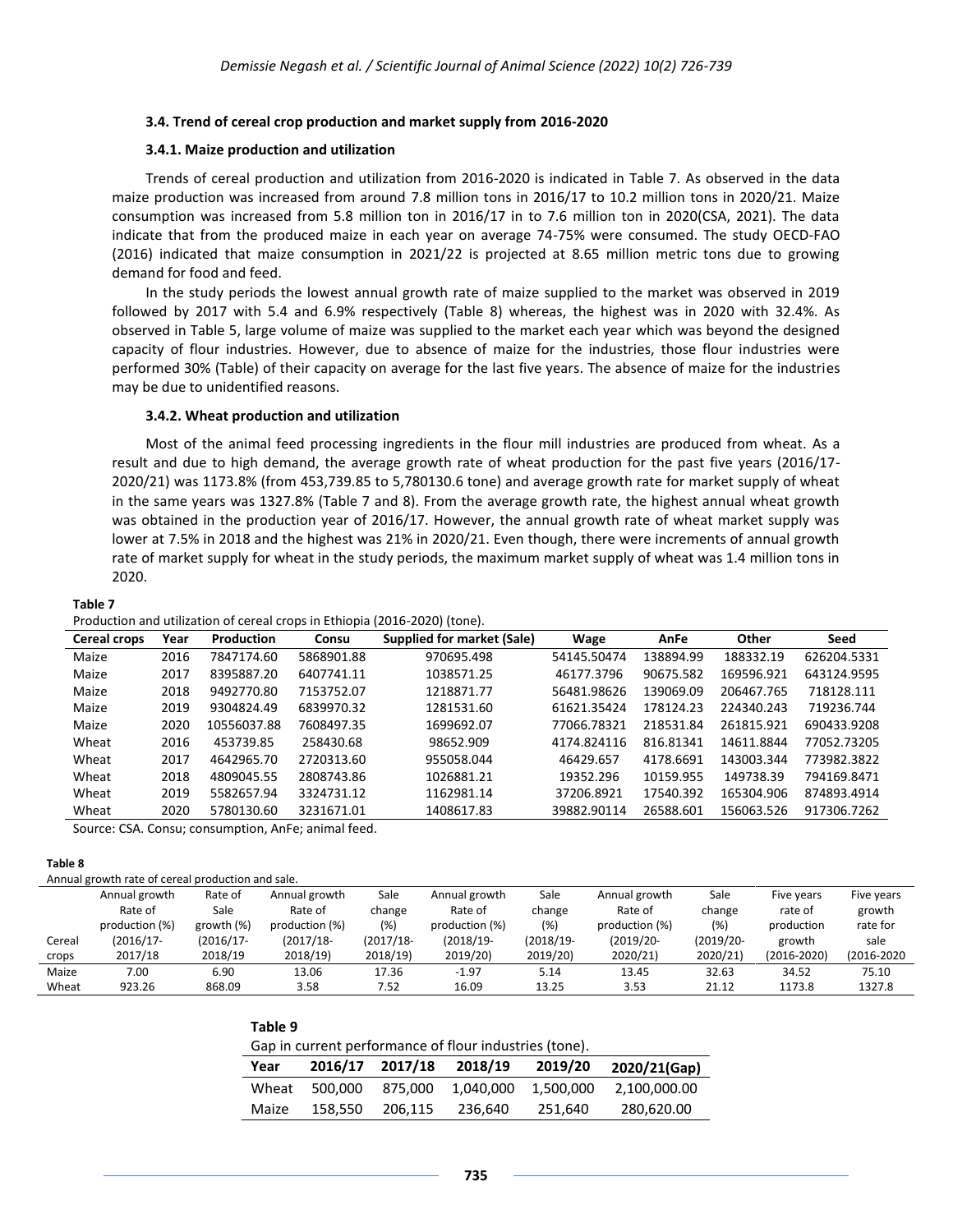As the market supply of wheat was compared with the design capacity and current performance of all flour industries in the country, there was an average deficit of 1,500,000 tons of wheat from 2017-2020 with a minimum and maximum of 500,000 and 2,100,000 tons in 2016/17 and 2020/21 respectively (Table 9). This implies that there was shortage of wheat market supply in the country. In this regard, Grain and Feed Annual report (2021) explained that there are about 600 small and large flour mills in Ethiopia, with a total wheat utilization capacity of 2 million in 2016 and increase to 3.5 million tons in 2020. However, due to wheat shortages the mills work below 50 percent of their capacity. The major reason for the deficit of cereals is population growth and increment of urbanization in the country. In this regard, earlier study FAO (2010) mentioned that rapid population growth could continue to be an important impediment to achieving improvements in food security in some countries.

The lower wheat market supply in Ethiopia is supported by the study Grain and Feed Annual report (2021) and stated that wheat import has grown significantly over the past decade and Ethiopia remains a net importer of wheat, satisfying around 25 percent of the local demand with wheat imports. Wheat import increased by an average of 6.6 percent over the past decade. FAS/Addis Ababa forecasts that wheat consumption in 2021/22 will reach around 6.7 million MT. In Ethiopia demand for wheat is growing, reflecting population growth, and shifting dietary patterns linked to urbanization. The study (OECD-FAO, 2015) explained that population growth is still driven by developing countries, particularly Africa which is expected to exhibit the fastest growth rate at 2.5%- 3.5% and this will be related with consumption growth which leads to deficit in the market.

## **3.4.3. Mean comparison of cereals production and utilization in the study periods**

Least square mean and mean comparison of the two cereal crops are indicated in Table 10. The data shows that production and consumption of both maize and wheat were non significantly (P>0.05) different among the five years. It implies that productions were similar or there is no difference in production among the five years. But market supply have statistical difference among the five years and high supply was observed in 2020 than 2016 production years, otherwise similar volume of market supply was observed from 2016-2019 and from 2017-2020 in both maize and cereal crops. On the other side, the production and consumption volume of maize and wheat was significantly difference for the five aggregate years and more maize was produced and consumed than wheat. However, similar maize and wheat were supplied to the market in the five years of study periods. This indicates that, even though demand of flour industries was increased for the past five years, market supply of maize and wheat were stagnant in the country.

#### **Table 10**

Least square means (SLM) and Mean comparison for cereals production and utilization in the study periods.

| Overall                                                                          |                |           | <b>Variables</b>        |                        |                        |                    |            |
|----------------------------------------------------------------------------------|----------------|-----------|-------------------------|------------------------|------------------------|--------------------|------------|
| Mean                                                                             |                |           | <b>Production (ton)</b> | Consumption(ton)       | <b>Market</b>          | <b>Wage</b>        | Seed       |
|                                                                                  | <b>Cereals</b> | Years     | LSM                     | <b>LSM</b>             | supply (ton)           | (ton)              | (ton)      |
|                                                                                  | Maize          |           | 9119338.99              | 6775772.55             | 1241872.44             | 59098.60           | 679425.654 |
|                                                                                  | Wheat          |           | 4253707.93              | 2468778.06             | 930438.23              | 29409.31           | 687481.036 |
| Mean comparison for cereals production and utilization among the study periods   |                |           |                         |                        |                        |                    |            |
|                                                                                  |                | 2016      | 4150457.23a             | 3063666.29a            | 534674.20b             | 29160.16a          | 351629.63a |
|                                                                                  |                | 2017      | 6519426.45a             | 4564027.36a            | 996815.65ab            | 46304.51a          | 708554.67a |
|                                                                                  |                | 2018      | 7150908.18a             | 4981248.97a            | 1122876.49ab           | 37917.14a          | 756149.97a |
|                                                                                  |                | 2019      | 7443741.22a             | 5082351.72a            | 1222256.37ab           | 49414.12a          | 797065.11a |
|                                                                                  |                | 2020      | 8168084.24a             | 5420084.18a            | 1554155.95a            | 58475.84a          | 803870.32a |
|                                                                                  |                |           | <b>NS</b>               | NS.                    |                        | <b>NS</b>          | NS.        |
| Mean comparison for average cereals production and utilization in the five years |                |           |                         |                        |                        |                    |            |
|                                                                                  | Maize          | 2016-2020 | $9,119,339^a$           | 6,775,773 <sup>a</sup> | 1,241,872 <sup>a</sup> | 59099 <sup>a</sup> | 687,481a   |
|                                                                                  | Wheat          | 2016-2020 | 4,253,708 <sup>b</sup>  | 2,468,778 <sup>b</sup> | 930,438 <sup>a</sup>   | 29409 <sup>b</sup> | 679,426a   |
|                                                                                  |                |           |                         |                        | <b>NS</b>              |                    | ΝS         |

P value: P<0.05 NS: Non significant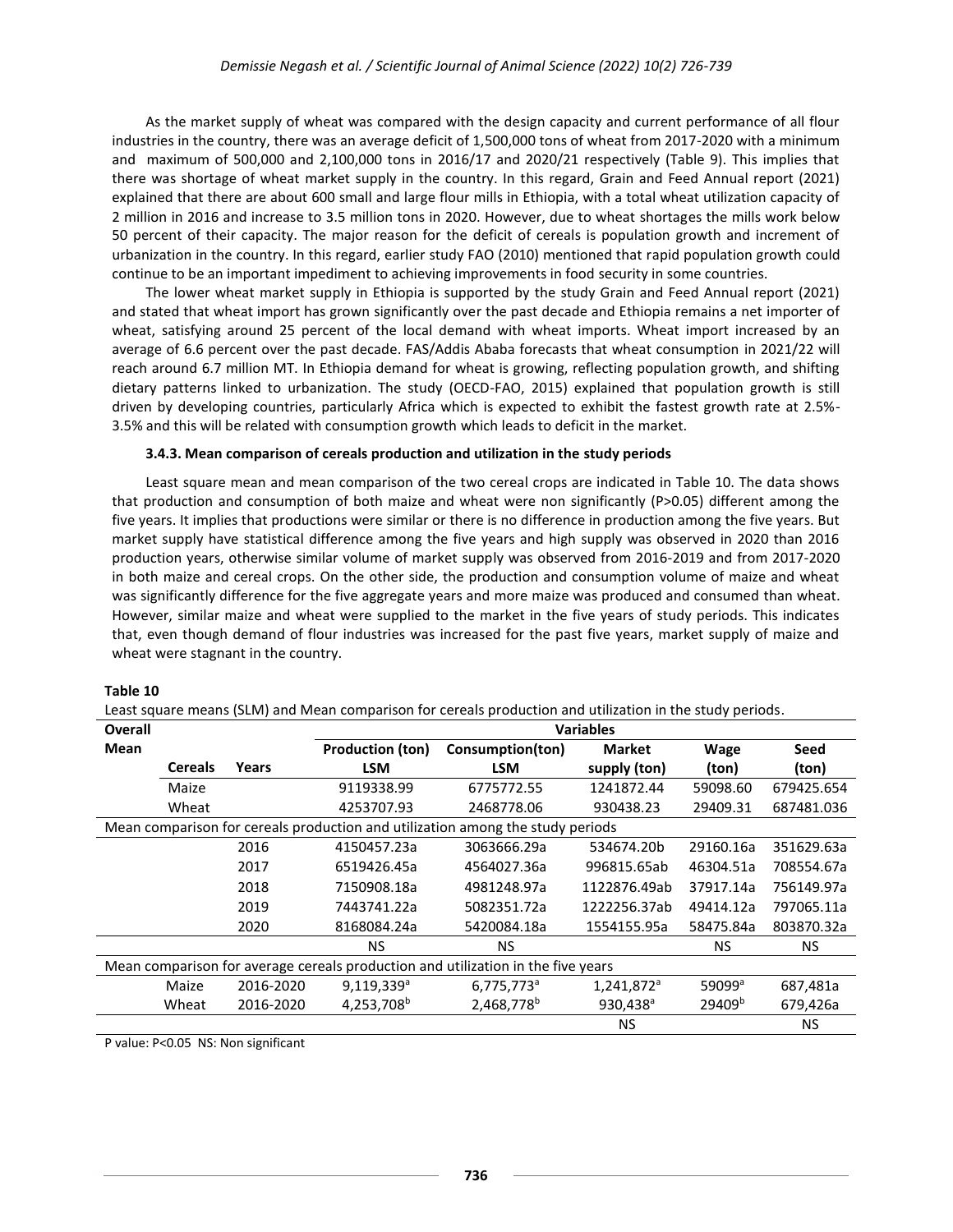#### **3.5. Feed ingredients demand and supply dynamics**

The major ingredients used to formulate compound feed include maize, sorghum, flour processing byproducts (wheat bran, wheat short, rice bran), different kind of oil seed cakes (soyabean meal, Nuog seed cake, linseed cake, groundnut cake, cotton seed cake, sesame seed cake, and others), molasses, and ingredients that are added in tiny quantities to boost production (vitamins, minerals, amino acids and premixes). A list of the ingredients demanded by feed industry in 2020/21 is presented in Table 11. As indicated the highest amount of ingredient required by feed industries is wheat followed by maize and soyabean. This is because compound feed for ruminant required more volume of maize and wheat by products (wheat bran and wheat middling) and soyabean is mainly required for poultry. Generally, demands for feed ingredients by feed processing industries were increased from 120,897 to 574,734 tons between the study periods. However, the supply of feed ingredients for feed industries was only around 50% (Table 12 and Figure 5).

As Figure 5 shows demand of feed industries was increased at a faster rate than supply in the study periods. With this deficit, the feed industries had performed below their capacity. The deficit in feed industries is related with low market supply of wheat for flour industries to produce wheat bran and wheat middling, absence of the produced maize for the industries and the lower local market supply of oil seeds. This shows that as livestock sectors intensifies protein meal and cereal use would expand. This expansion should be supported by increasing oil seeds and cereal production and supply to the market. However, as observed in Table 1 market supply (sale to the market) for oil seeds and cereals were lower than the demand. The study OECD-FAO (2016) indicated that as livestock production intensifies in the coming years, protein meal use expands across most of SSA, with the fastest growth recorded in Western Africa (43%) and Eastern Africa (32%). This implies that the demand for oil seed and oil seed cake would be increased and it could be a good opportunity to produce more oil seed to utilize locally and to export.

The production of cereal grain crops in Ethiopia is destined for human consumption. Consequently, only the milling by-products such as maize bran and wheat bran are available for livestock feed production. Maize bran and wheat bran are the most commonly used cereals. The most widely available oilseed cakes are Noug and sunflower. All the feed premixes are imported. The raw materials available to the animal feed industry are generally those that are produced within the country. These include oilseeds (soya, cotton and sunflower seeds maize, maize bran, wheat bran, soya cake and cotton cake.). The livestock industry is a driving demand for animal feeds especially for poultry, and poultry feed accounts over 60-96% of the compound feed. The high demand for poultry feed is driven by increasing demand for poultry products especially due to population increase that is becoming urbanized, and higher levels of disposable income.

The highest demand for livestock products would appear that growth in the animal feeds industry will be driven by growing demand for livestock products. However, this growth has been slow owing to limited production of the major ingredients. The projected increase in demand for animal feed will put pressure on the availability of raw materials. It follows then that to meet this demand, there needs to be a corresponding increase in production of raw materials such as maize, wheat and oil seeds and as a result their by-products would be available for feed processing industries.

**Table 11**

| Feed processing ingredient quantity demand by<br>types in 2020/2021 EC. |              |  |  |  |  |  |
|-------------------------------------------------------------------------|--------------|--|--|--|--|--|
| Ingredient type                                                         | Amount(tons) |  |  |  |  |  |
| Noug seed cake                                                          | 45,656.5     |  |  |  |  |  |
| Ground nut cake                                                         | 45,686.6     |  |  |  |  |  |
| soya bean cake                                                          | 74.480.4     |  |  |  |  |  |
| linseed cake                                                            | 21,544.5     |  |  |  |  |  |
| Sunflower                                                               | 46,264.8     |  |  |  |  |  |
| Wheat bran                                                              | 67,816.5     |  |  |  |  |  |
| Wheat middling                                                          | 47,283.5     |  |  |  |  |  |
| Cotton seed cake                                                        | 23,978.5     |  |  |  |  |  |
| Maize                                                                   | 141,973.3    |  |  |  |  |  |
| Total                                                                   | 514.684.60   |  |  |  |  |  |

Source: Calculated from design capacity of feed companies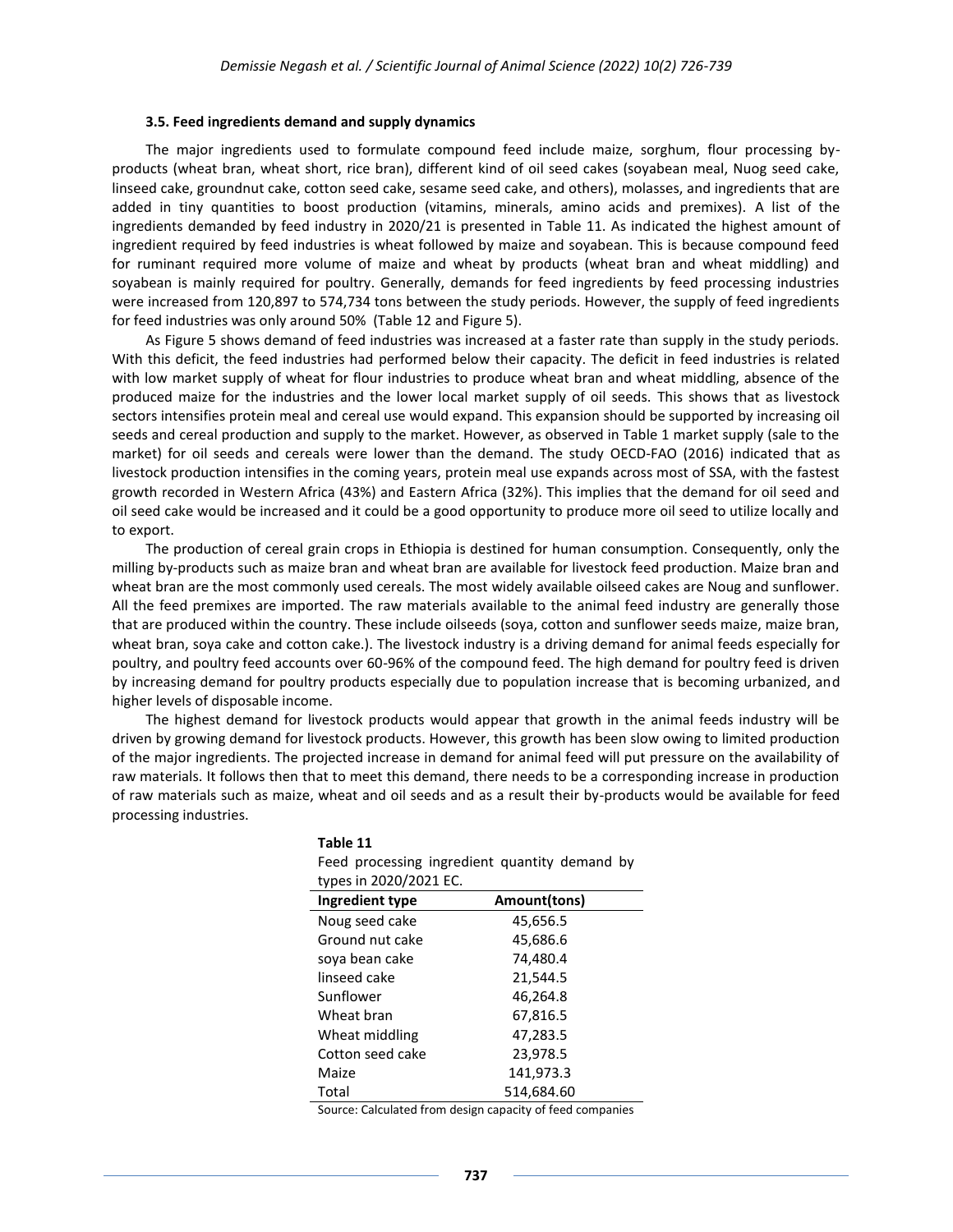| Total feed ingredient demand, supplied and deficit quantity. |                         |                         |                          |  |  |  |  |  |
|--------------------------------------------------------------|-------------------------|-------------------------|--------------------------|--|--|--|--|--|
| Year                                                         | Ingredient demand (ton) | Ingredient Supply (ton) | Ingredient Deficit (ton) |  |  |  |  |  |
| 2016/17                                                      | 120897                  | 73,747.20               | 47,149.80                |  |  |  |  |  |
| 2017/18                                                      | 250043.2                | 152,526.40              | 97,516.80                |  |  |  |  |  |
| 2018/19                                                      | 443699.6                | 270,656.80              | 173,042.80               |  |  |  |  |  |
| 2019/20                                                      | 457083.7                | 278,821.10              | 178,262.60               |  |  |  |  |  |
| 2020/21                                                      | 574734.5                | 292,761.90              | 281,972.60               |  |  |  |  |  |

Source: calculated from the Feed company design capacity.



**Fig. 5.** Total feed ingredient demand, supply and deficit.

#### **4. Conclusion**

**Table 12**

Even though there was an increasing demand for cereals and oil seed by the industries, there was no significant increment of cereals and oil crops production and supply to the market from production year of 2017- 2020/21. There was scarcity of wheat production in the country and as a result low volume of wheat was supplied to the market which cannot meet up the demand of the industries. In the contrary, maize was produced and supplied to the market in large quantity in comparison to the demand of flour and feed industries. However, the industries did not get maize for their utilization. Export of soyabean and sesame seed were larger than supplied to the market in all the study periods except 2020/21.

The highest gap between demand and supply was recorded for dairy compound feed followed by beef and poultry. Inflation rate of feed ingredients and livestock products (the product of feed ingredients) were higher as compared to inflation rate of food items. Main reasons for the high prices of feed ingredients are VAT and other taxes imposed on the feed ingredients, export of feed ingredients, oil seeds and oil factory by products. Multiple taxes due to unnecessary long supply chain adds the VAT imposed on feed ingredients up to 60% or more.

#### **References**

- Alemu Yami, Yirdaw W/Semayat, 2012. Compound feed processing industries. In (Adugna Tolera, Alemu Yami and Dawit Alemueds). Livestock Feed Resources in Ethiopia: Challenges, Opportunities and need for transformation. 58-73.
- Ethiopia Livestock Master Plan (LMP), 2015. Livestock Master Plan: Roadmaps for Growth and Transformation. Ministry of Livestock and Fisheries, Addis Ababa, Ethiopia.
- FAO, 2018. Ethiopia: Report on feed inventory and feed balance, 2018. Rome, Italy. 160 pages. Licence: CC BY-NC-SA 3.0 IGO.
- FAO, 2018. National and regional feed inventory and feed balances in Ethiopia. FAO Country Office, Addis Ababa, Ethiopia.